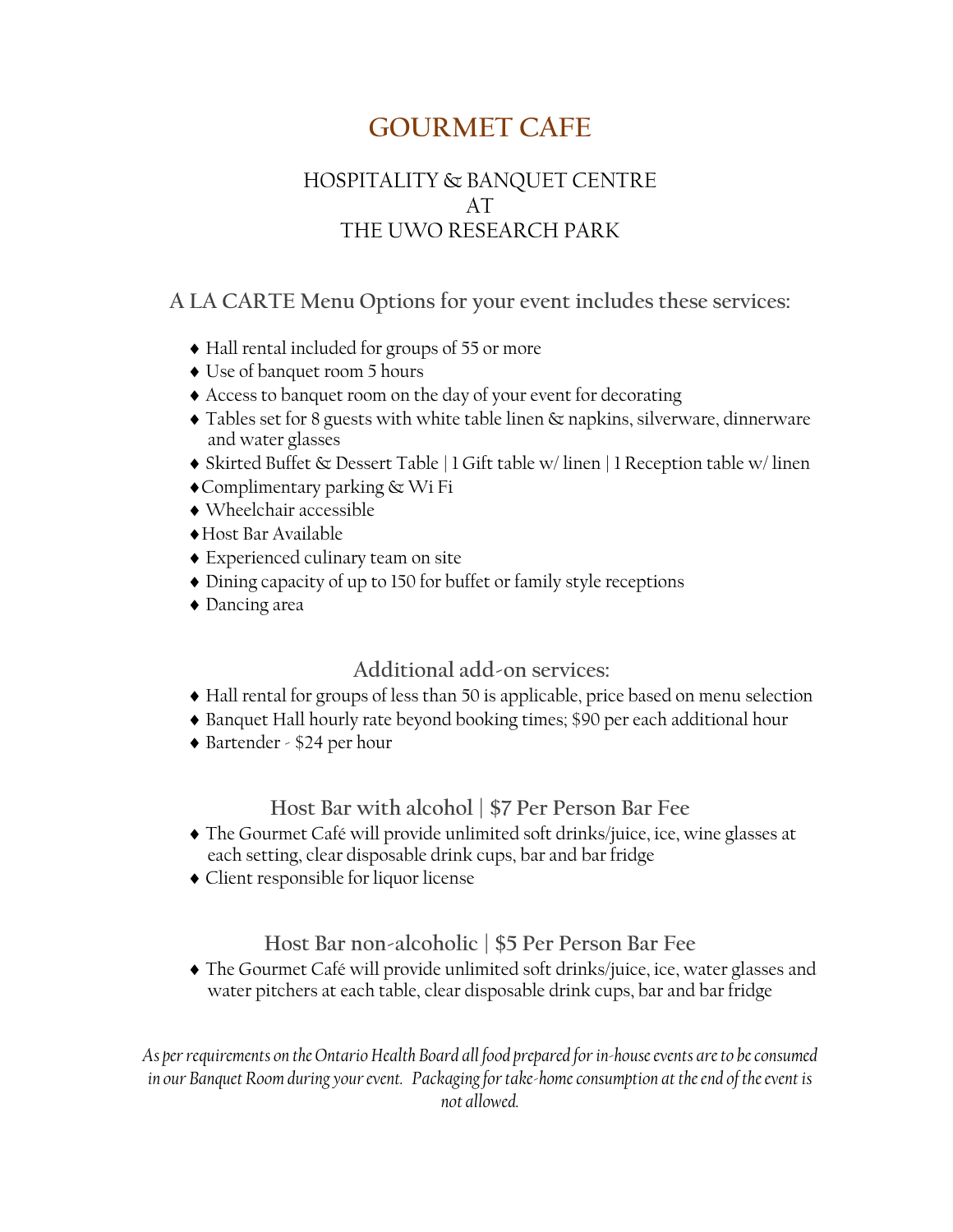## **GOURMET SPREADS TRAYS**

Mediterranean Spread & Hummus

*A blend of roasted sweet red peppers, artichokes and chickpeas as well as a traditional hummus. Served with cucumber slices, pita points and chips \$7 per person*

Smoked Salmon & Black Olive Tapenade

*A perfect blend of smoked salmon, cream cheese and fresh dill spread. Served with a black olive tapenade and presented with cucumber slices, focaccia crostini and rice crackers \$8 per person*

Seasonal Vegetable or Fresh Fruit Tray *An assortment of crisp seasonal vegetables served with a creamy dip or our fresh seasonal fruit tray \$5 per person*

Gourmet Cheeses and Fresh Fruit

*Provolone, Asiago, Brie and Cheddar cheeses served with fresh seasonal fruit. \$8 per person*

## **GOURMET HORS D'OEUVRES**

\$90 PER 24 Hors D'oeuvres (Minimum 24 of each selection)

### COLD

*Shrimp on English Cucumber Prosciutto Sushi Herb cream cheese & pistachio covered grapes & stuffed olives (one of each) Asparagus wrapped in Prosciutto Grape tomatoes and Bocconcini skewers Cocktail Tiger Shrimp Thai Chicken Salad Phyllo Cups*

### HOT

*Jumbo Coconut Shrimp Vegetable Samosas Home-made Spring Rolls (Thai Beef, Thai Chicken or Vegetable) Sweet Mini Quiche (Broccoli Cheddar or Mushroom) Battered Chicken Lollipops (Kung Pong or Honey Garlic) Crab stuffed mushroom caps / Spanakopita Scallops wrapped in Bacon*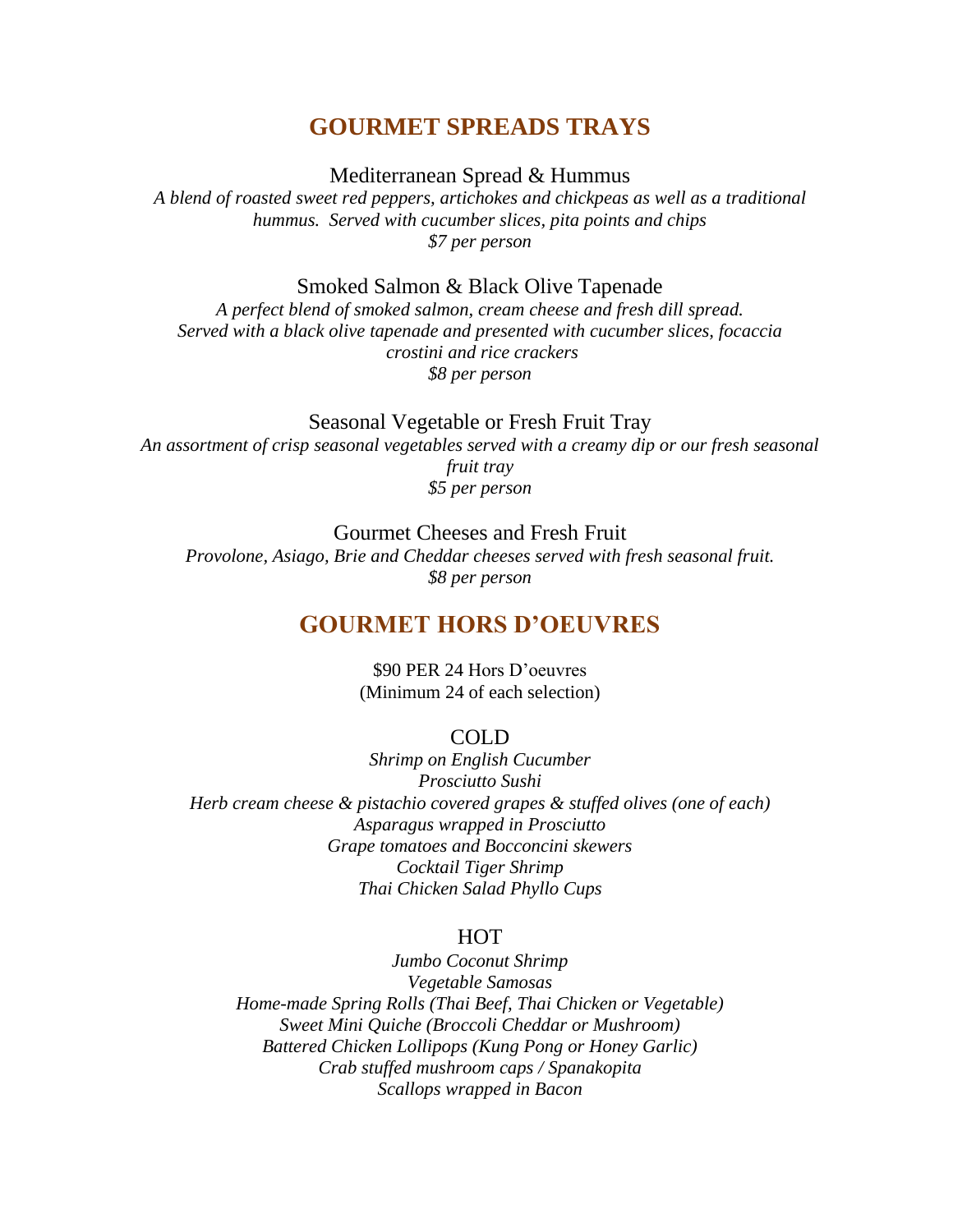*Chicken Satay / Almond crusted Chicken Skewers*

## **ANTIPASTI**

### Antipasto Giardino

*An assortment of grilled vegetables: zucchini, eggplant and sweet peppers served with tomato Bruschetta, marinated mushrooms, artichokes and olives \$8 per person*

#### Antipasto Misto

*Grilled zucchini, eggplant and sweet peppers with bocconcini and grape tomatoes, two slices of prosciutto and melon \$10 per person*

#### Antipasto Di Mare

*Tiger shrimp, bay scallops, calamari and crab marinated with artichokes and button mushrooms in our house vinaigrette \$13 per person*

#### Antipasto Rustica

*Two slices of Prosciutto, Capicola with grilled zucchini, eggplant and roasted sweet peppers. Accompanied with provolone cheese and feta with kalamata olives \$10 per person*

### Bruschetta & Feta with Olives

*Two pieces of toasted focaccia crostini topped with basil & balsamic marinated diced tomatoes and served with cherry tomatoes, feta cheese and kalamata olives \$7 per person*

#### Bruschetta Two Ways

*Diced roasted vegetables drizzled with olive oil and marinated tomato Bruschetta presented on toasted focaccia crostini…3 pieces per person \$7 per person*

### Calamari Salad

*Marinated calamari tossed with fennel, sweet peppers, olives, artichokes and lemon marinated button mushrooms \$10 per person*

All Antipasto dishes are served family style on platters for each table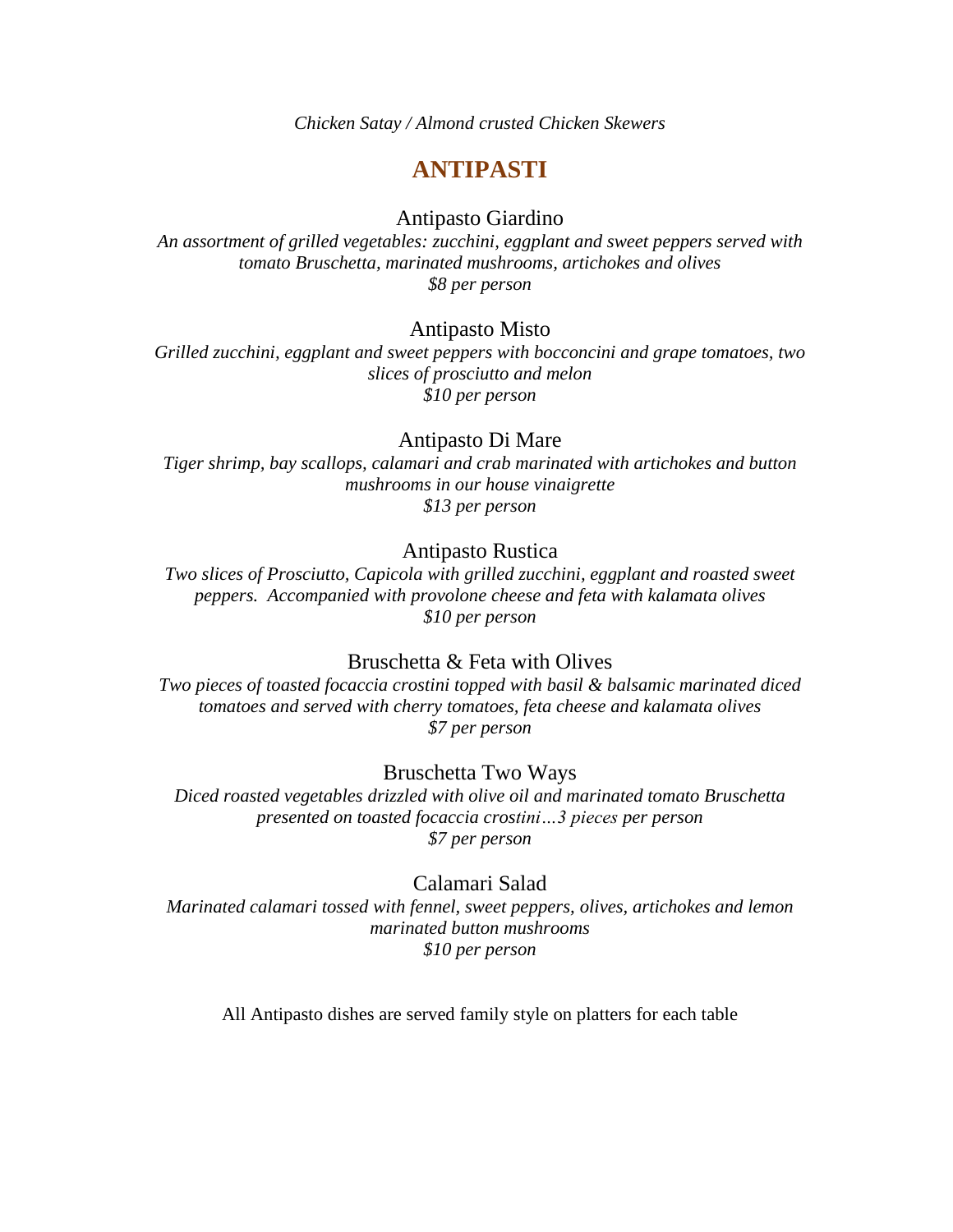# **PASTA**

### Pomodoro e Basilico *A classic tomato and basil sauce \$8 per person*

Bolognese *Our fresh tomato basil sauce with seared seasoned beef \$8 per person*

Arrabiata *Our tomato basil sauce with a fiery taste of spicy peppers \$8 per person*

### Pomodoro Rosa

*A perfect blend of our tomato basil sauce and a creamy béchamel Also available a la vodka \$9 per person*

> Alfredo *A rich yet delicate Alfredo cream sauce \$10 per person*

### Giardino Pomodoro

*Seared julienne garden vegetables tossed with our tomato basil sauce \$9 per person*

> Pollo Alfredo *Our Alfredo sauce tossed with julienne grilled chicken \$12 per person*

#### Marinara

*Seared tiger shrimp in a fresh tomato basil sauce \$13 per person*

#### Cacciatore

*Roasted sausage, with seared sweet peppers & mushrooms in a fresh tomato basil sauce \$11 per person*

All Pasta dishes are served on platters for each table family style or buffet style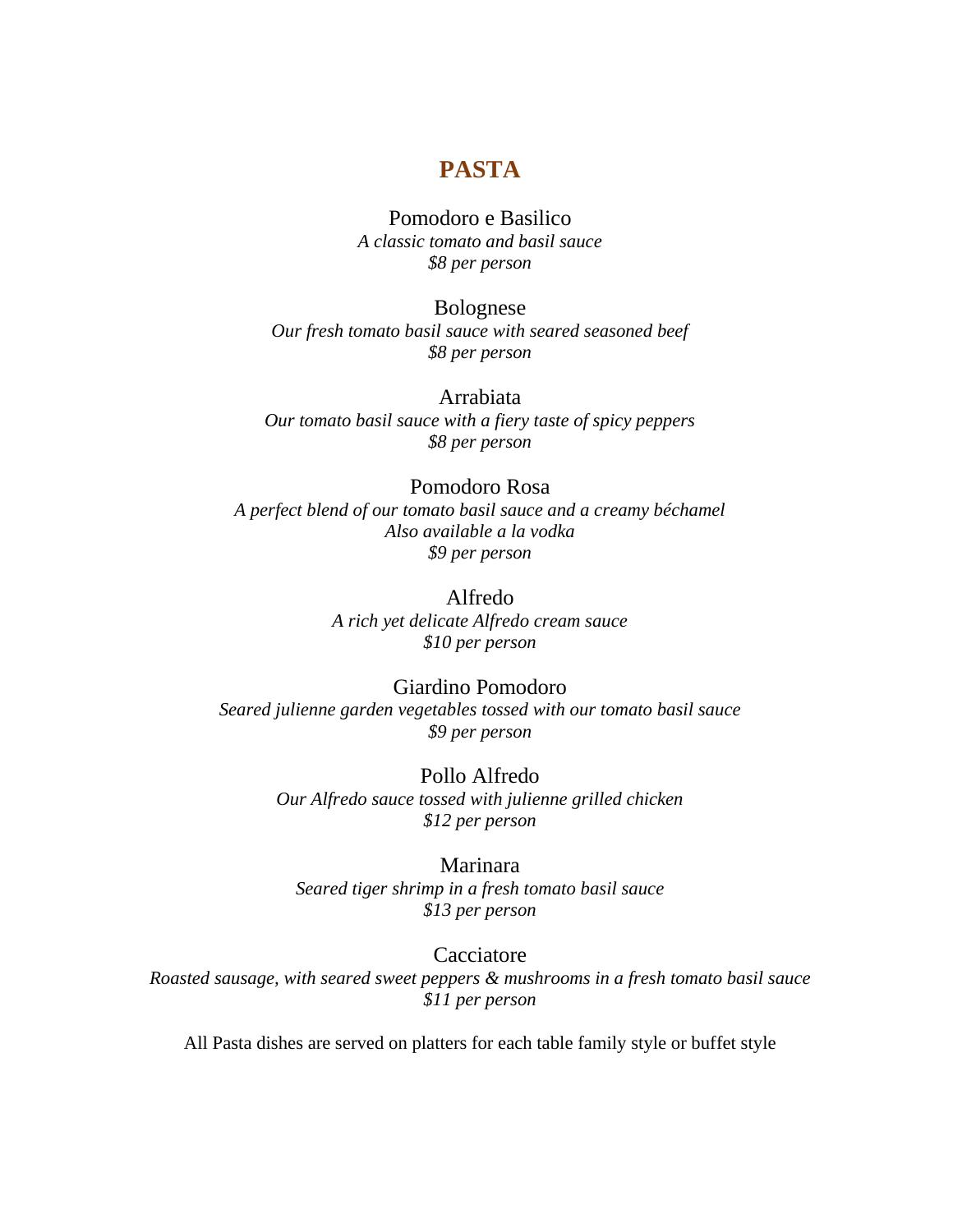# **SPECIALTY PASTAS**

Lasagna

*Seasoned beef or vegetable lasagna with fresh pasta sheets, parmigiano and mozzarella cheese with a fresh tomato basil sauce \$11 per person*

### Cannelloni

*Two fresh pasta cannelloni rolled with your filling of choice: Beef / Ricotta Cheese & Spinach \$11 per person*

*Chicken Broccoli & Ricotta / Crab Artichokes Ricotta / Four Cheese & Artichoke \$11 per person*

#### Stuffed Pasta Shells

*Three jumbo pasta shells filled with your filling of choice: Beef / Ricotta Cheese & Spinach / Crab Spinach & Ricotta \$11 per person*

### Baked Pastas

*Your choice of Rigatoni, Penne Rigate, Rotini or Large Shell Pasta baked your way:*

*Ricotta cheese & spinach in a tomato basil sauce / Lasagna style with seasoned beef / Cacciatore with sausage, mushrooms & sweet peppers \$10 per person*

*Primavera with zucchini, broccoli, spinach, peas & mushrooms with a light ricotta Alfredo \$11 per person*

### Ravioli or Tortellini

*Cheese stuffed ravioli or tortellini tossed in a fresh tomato basil sauce \$11 per person*

### Misto Di Mare

*Seared tiger shrimp, scallops, white fish and mussels tossed in a chardonnay cream sauce \$15 per person*

# Pasta Rustica

*Seared rapini and julienne grilled chicken in a roasted garlic oil \$12 per person*

All Pasta dishes are platted or served Family style on platters for each table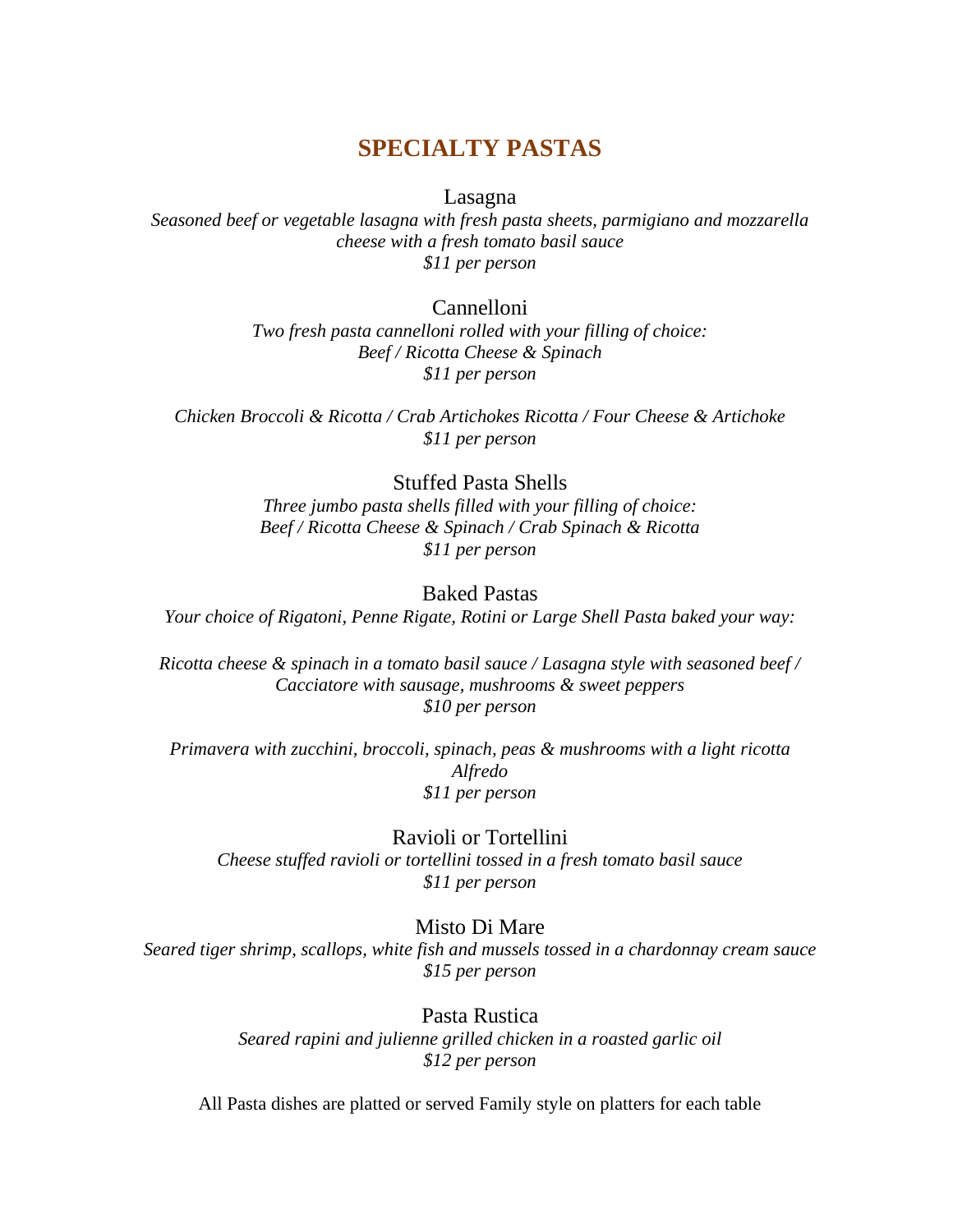### **SOUPS - Plated**

*Minestrone / Stracciatella / Beef & Barley / Potato Leek / Butternut Squash Broccoli & Cheddar / Chicken & Tortellini \$8 per person*

# **VEGETABLES**

*Sweet Mushroom Tart / Green Beans with Garlic Oil / Glazed Baby Carrots Steamed Vegetable Medley / Peas & Mushrooms / Roasted Honey Squash / Seared Zucchini Seared Zucchini, Mushrooms & Peas / Roasted Root Vegetables / Steamed Broccoli* 

*Choice of one vegetable included with all entrees*

## **POTATOES**

*Roasted Baby Reds tossed in dill butter / Braised Potatoes in a Chicken Stock Baked Potato / Mediterranean Roasted Potatoes / Polenta Wedges*

*Choice of one starch included with all entrees*

## **SALADS**

*California Mixed Greens accompanied with a honey balsamic & raspberry vinaigrette/ Tossed Salad with your choice of two dressings Caesar Salad / Greek Salad* 

*Choice of one salad included with all entrees*

## **FOCACCIA BREAD**

*Our homemade focaccia bread is topped with fresh Italian herbs and drizzled with an extra virgin garlic olive oil*

*Included with all entrees*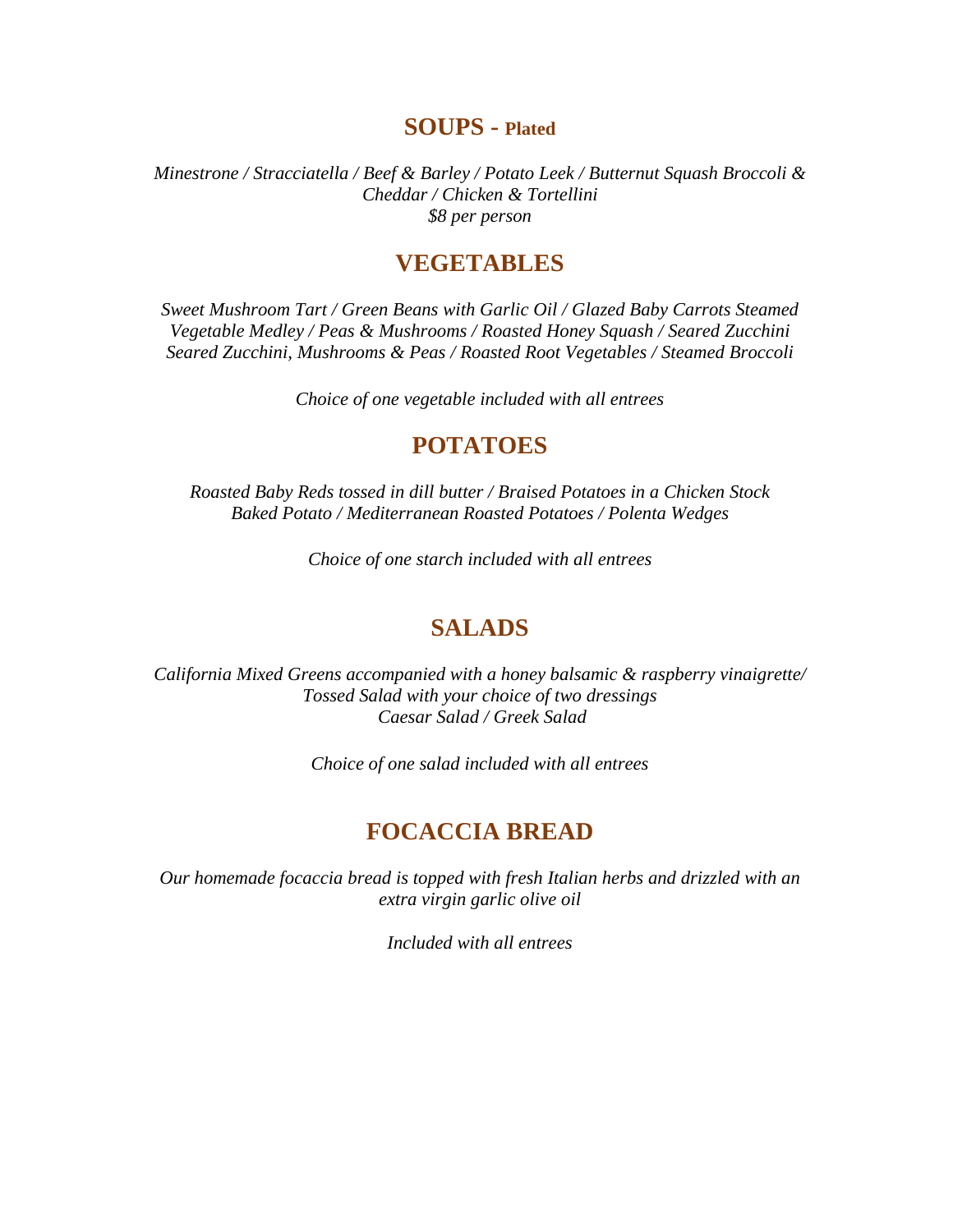# **ENTREES**

### Plated or Family Style Dinner

*All entrees include a vegetable, potato, salad, and focaccia bread as well as coffee and tea*

### Chicken Provencal

*Seared chicken breast simmered with a fresh herb and tomato marinated chardonnay sauce \$31 per person*

Lemon Rosemary Chicken

*Seared chicken breast in a lemon rosemary wine sauce \$31 per person*

### Pollo Parmigiana

*Breaded chicken breast topped with a fresh tomato basil sauce and mozzarella cheese \$31 per person*

### Almond Crusted Chicken

*Almond crusted chicken breast served with an apricot & cranberry glaze on the side \$32 per person*

#### Mediterranean Chicken

*Seared chicken breast simmered in a mushroom wine sauce \$31 per person*

### Pollo Piccata

*Seared chicken breast in an artichoke and lemon wine sauce \$31 per person*

### Pollo Rustica

*Breaded chicken breast topped with a fresh tomato basil sauce with roasted sweet peppers and seared spinach \$31 per person*

Roasted Veal *Tender paillards of veal roasted served in a mushroom and Barolo wine sauce \$33 per person*

Beef au Jus *Shaved oven roasted slices of beef simmered in a light mushroom jus \$31 per person*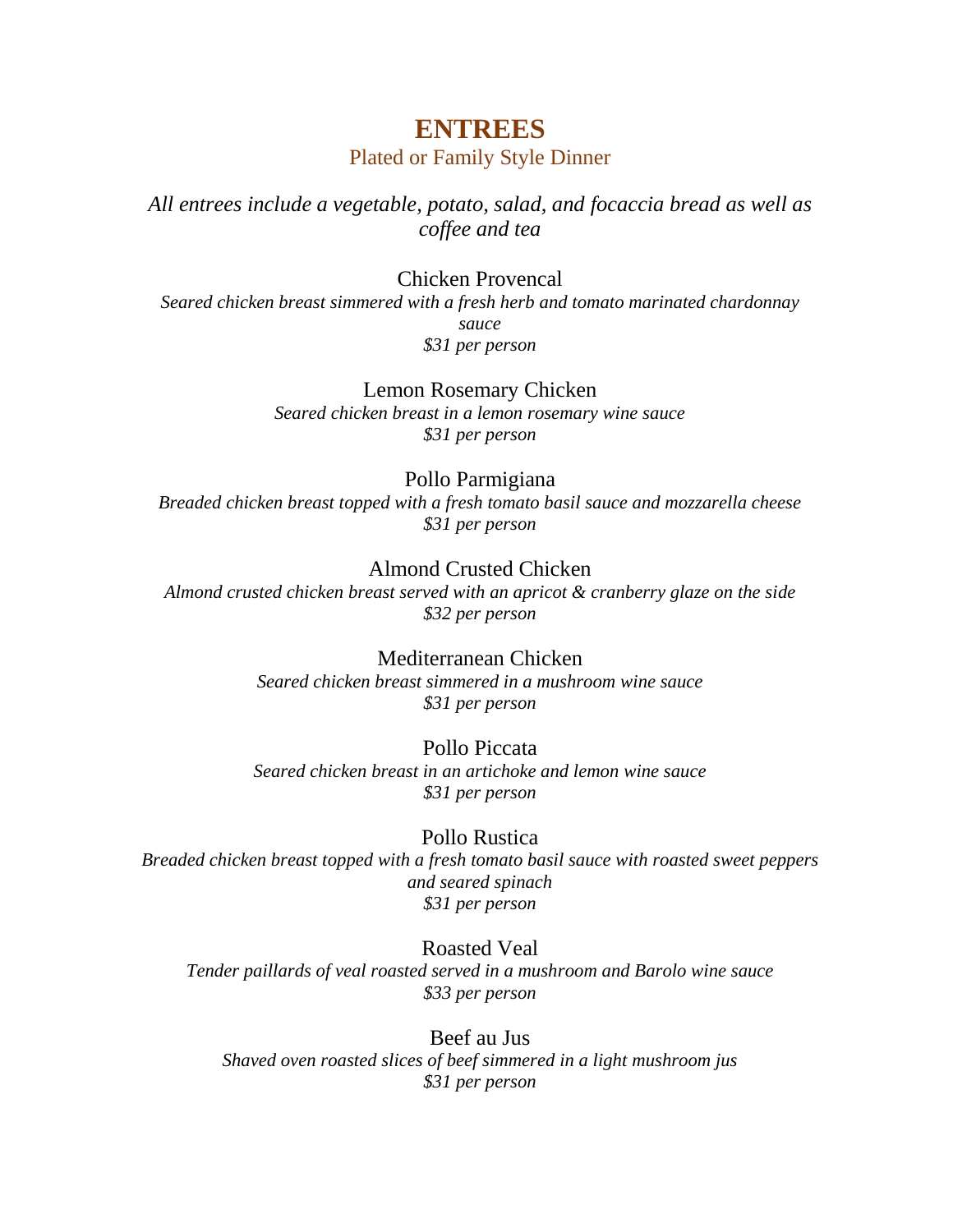# **ENTREES Plated or Family Style Dinner**

*All entrees include a vegetable, potato, salad, and focaccia bread as well as coffee and tea*

Cacciatore Feast

*A mix of roasted Italian sausage, meatballs and seared pieces of bone in chicken simmered with sweet red peppers, mushrooms and caramelized onions in a tomato basil sauce*

*\$31 per person*

Veal Parmigiana *Breaded cuts of veal topped with tomato basil, parmigiano & mozzarella cheese \$33 per person*

Vitello e Funghi *Seared paillards of veal simmered in a porcini & field mushroom wine sauce \$33 per person*

Roast Prime Rib

*Slow roasted prime rib served with seared button mushrooms Market Price – available upon request*

### Roasted Leg of Lamb

*Oven braised leg of lamb brushed with a rosemary garlic oil Market Price – available upon request*

### Potato Crusted Cod

*Herb and potato crusted cod napped with a lemon butter Market Price – available upon request*

### Maple Salmon

*Oven roasted fillet of Salmon with a sweet maple & brown sugar glaze Market Price – available upon request*

Breaded Tilapia

*Breaded fillet of tilapia drizzled with a rosemary lemon butter \$33 per person*